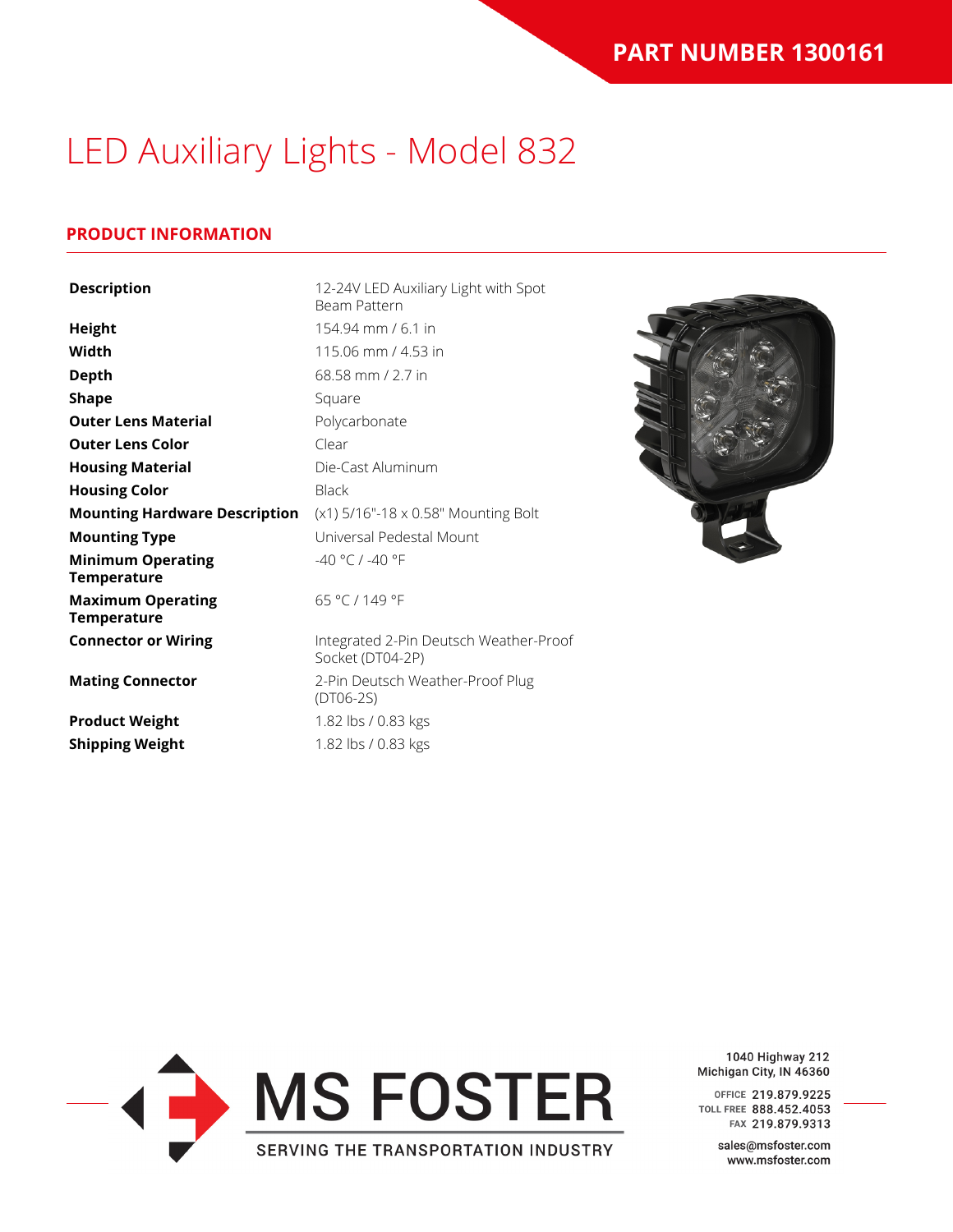# LED Auxiliary Lights - Model 832

### **PRODUCT DIMENSIONS**



#### **ELECTRICAL SPECIFICATIONS**

| <b>Input Voltage</b>     | 12-24V DC                        |
|--------------------------|----------------------------------|
| <b>Operating Voltage</b> | 10-32V DC                        |
| <b>Red Wire</b>          | Positive                         |
| <b>Black Wire</b>        | <b>Negative</b>                  |
| <b>Current Draw</b>      | 3.50A @ 12V DC<br>1.75A @ 24V DC |

#### **REGULATORY STANDARDS COMPLIANCE**



Buy America Standards Eco Friendly IEC IP69K UL Recognized





1040 Highway 212 Michigan City, IN 46360

OFFICE 219.879.9225 TOLL FREE 888.452.4053 FAX 219.879.9313

> sales@msfoster.com www.msfoster.com